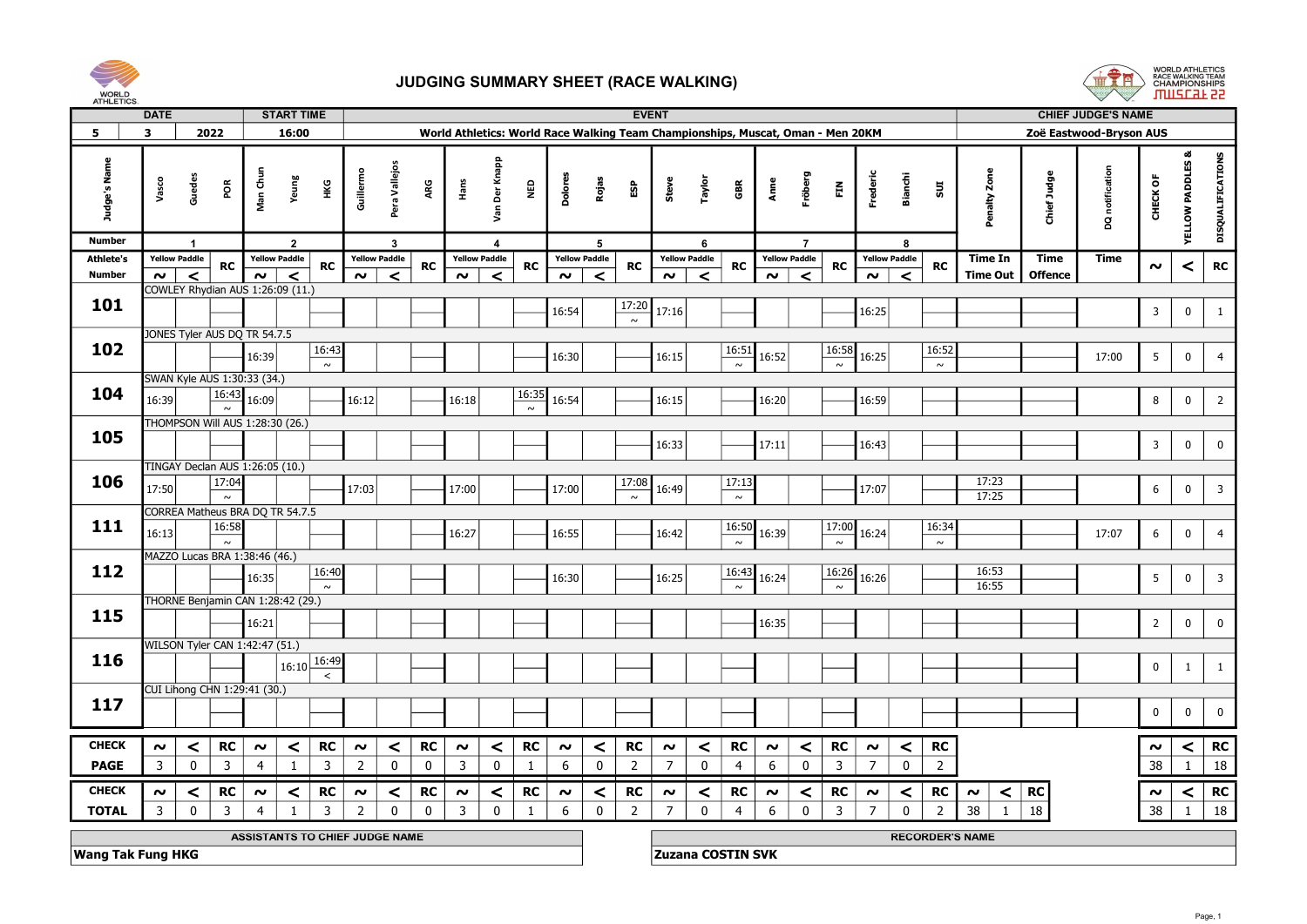



| AI HLE IIUS.                      | <b>DATE</b>    |                                 |                          |                                              | <b>START TIME</b> |                 |                |                                 |                 |        |                                 |             |                |                                 |                | <b>EVENT</b>                                                                    |                                 |                 |                |                                 |                |                |                                 |                        |                               |                               | <b>CHIEF JUDGE'S NAME</b> |                     |                             |                   |
|-----------------------------------|----------------|---------------------------------|--------------------------|----------------------------------------------|-------------------|-----------------|----------------|---------------------------------|-----------------|--------|---------------------------------|-------------|----------------|---------------------------------|----------------|---------------------------------------------------------------------------------|---------------------------------|-----------------|----------------|---------------------------------|----------------|----------------|---------------------------------|------------------------|-------------------------------|-------------------------------|---------------------------|---------------------|-----------------------------|-------------------|
| 5                                 | $\mathbf{3}$   |                                 | 2022                     |                                              | 16:00             |                 |                |                                 |                 |        |                                 |             |                |                                 |                | World Athletics: World Race Walking Team Championships, Muscat, Oman - Men 20KM |                                 |                 |                |                                 |                |                |                                 |                        |                               |                               | Zoë Eastwood-Bryson AUS   |                     |                             |                   |
| Judge's Name                      | Vasco          | Guedes                          | ΡÕ                       | Man Chur                                     | Yeung             | НKG             | Guillermo      | Pera Vallejos                   | ARG             | Hans   | Der Knapp<br>Sev                | e<br>N      | Dolores        | Rojas                           | និ             | Steve                                                                           | Taylor                          | GBR             | Anne           | Fröberg                         | 룬              | Frederic       | Bianchi                         | $\Xi$                  | Penalty Zone                  | Chief Judge                   | DQ notification           | CHECK OF            | <b>YELLOW PADDLES &amp;</b> | DISQUALIFICATIONS |
| <b>Number</b>                     |                | $\overline{\mathbf{1}}$         |                          |                                              | $\overline{2}$    |                 |                | $\mathbf{3}$                    |                 |        | $\overline{4}$                  |             |                | 5                               |                |                                                                                 | 6                               |                 |                | $\overline{7}$                  |                |                | -8                              |                        |                               |                               |                           |                     |                             |                   |
| <b>Athlete's</b><br><b>Number</b> |                | <b>Yellow Paddle</b><br>$\prec$ | RC                       | <b>Yellow Paddle</b><br>$\sim$               | $\epsilon$        | <b>RC</b>       | $\sim$         | <b>Yellow Paddle</b><br>$\prec$ | <b>RC</b>       | $\sim$ | <b>Yellow Paddle</b><br>$\prec$ | RC          | $\sim$         | <b>Yellow Paddle</b><br>$\prec$ | <b>RC</b>      | $\sim$                                                                          | <b>Yellow Paddle</b><br>$\prec$ | <b>RC</b>       | $\sim$         | <b>Yellow Paddle</b><br>$\prec$ | <b>RC</b>      | $\sim$         | <b>Yellow Paddle</b><br>$\prec$ | <b>RC</b>              | <b>Time In</b><br>Time Out    | <b>Time</b><br><b>Offence</b> | <b>Time</b>               | $\boldsymbol{\sim}$ | $\,<\,$                     | <b>RC</b>         |
|                                   | $\sim$         |                                 |                          | LI Yandong CHN 1:26:53 (14.)                 |                   |                 |                |                                 |                 |        |                                 |             |                |                                 |                |                                                                                 |                                 |                 |                |                                 |                |                |                                 |                        |                               |                               |                           |                     |                             |                   |
| 119                               |                |                                 |                          | 16:42                                        |                   |                 |                |                                 |                 |        |                                 |             |                |                                 |                |                                                                                 |                                 |                 |                |                                 |                |                |                                 |                        |                               |                               |                           | $\mathbf{1}$        | $\mathbf 0$                 | $\mathbf 0$       |
|                                   |                |                                 |                          | NIU Wenchao CHN 1:27:01 (15.)                |                   |                 |                |                                 |                 |        |                                 |             |                |                                 |                |                                                                                 |                                 |                 |                |                                 |                |                |                                 |                        |                               |                               |                           |                     |                             |                   |
| 120                               | 17:09          |                                 |                          |                                              |                   |                 |                |                                 |                 |        |                                 |             |                |                                 |                | 17:16                                                                           |                                 |                 | 16:44          |                                 |                | 16:42          |                                 | 17:00                  |                               |                               |                           | $\overline{4}$      | $\mathbf 0$                 | 1                 |
|                                   |                |                                 |                          | WANG Zhaozhao CHN 1:28:37 (28.)              |                   |                 |                |                                 |                 |        |                                 |             |                |                                 |                |                                                                                 |                                 |                 |                |                                 |                |                |                                 | $\sim$                 |                               |                               |                           |                     |                             |                   |
| 122                               |                |                                 |                          | 16:52                                        |                   |                 |                |                                 |                 |        |                                 |             |                |                                 |                |                                                                                 |                                 |                 | 16:26          |                                 |                |                |                                 |                        |                               |                               |                           | $\overline{2}$      | $\mathbf 0$                 | $\mathbf 0$       |
|                                   |                |                                 | XU Hao CHN 1:27:07 (16.) |                                              |                   |                 |                |                                 |                 |        |                                 |             |                |                                 |                |                                                                                 |                                 |                 |                |                                 |                |                |                                 |                        |                               |                               |                           |                     |                             |                   |
| 123                               |                |                                 |                          | 16:34                                        |                   | 16:43<br>$\sim$ |                |                                 |                 |        |                                 |             |                |                                 |                | 16:41                                                                           |                                 | 17:16<br>$\sim$ |                |                                 |                |                |                                 |                        |                               |                               |                           | $\overline{2}$      | $\mathbf 0$                 | $\overline{2}$    |
|                                   |                |                                 | ARÉVALO Eider COL DNF    |                                              |                   |                 |                |                                 |                 |        |                                 |             |                |                                 |                |                                                                                 |                                 |                 |                |                                 |                |                |                                 |                        |                               |                               |                           |                     |                             |                   |
| 126                               |                | 16:40                           |                          |                                              |                   |                 |                |                                 |                 | 16:01  |                                 |             |                |                                 |                |                                                                                 |                                 |                 | 16:26          |                                 |                |                |                                 |                        |                               |                               |                           | $\overline{2}$      | $\mathbf{1}$                | $\mathbf 0$       |
|                                   |                |                                 |                          | SOTO Juan José COL 1:27:19 (20.)             |                   |                 |                |                                 |                 |        |                                 |             |                |                                 |                |                                                                                 |                                 |                 |                |                                 |                |                |                                 |                        |                               |                               |                           |                     |                             |                   |
| 128                               | 16:22          |                                 |                          |                                              |                   |                 |                |                                 |                 |        |                                 |             |                |                                 |                | 16:33                                                                           |                                 |                 |                | 17:20                           |                |                |                                 |                        |                               |                               |                           | $\overline{2}$      | 1                           | $\mathbf 0$       |
|                                   |                |                                 |                          | HURTADO David ECU 1:26:38 (12.)              |                   |                 |                |                                 |                 |        |                                 |             |                |                                 |                |                                                                                 |                                 |                 |                |                                 |                |                |                                 |                        |                               |                               |                           |                     |                             |                   |
| 131                               | 16:31          |                                 | 16:48                    |                                              |                   |                 |                |                                 |                 | 16:53  |                                 |             |                |                                 |                | 16:33                                                                           |                                 | 16:42<br>$\sim$ |                |                                 |                | 16:24          |                                 |                        |                               |                               |                           | $\overline{4}$      | $\mathbf 0$                 | $\overline{2}$    |
|                                   |                |                                 |                          | JIMÉNEZ ARROBO Jordy Rafael ECU 1:26:03 (9.) |                   |                 |                |                                 |                 |        |                                 |             |                |                                 |                |                                                                                 |                                 |                 |                |                                 |                |                |                                 |                        |                               |                               |                           |                     |                             |                   |
| 132                               |                |                                 |                          |                                              |                   |                 |                |                                 |                 |        |                                 |             |                |                                 |                | 16:32                                                                           |                                 |                 |                |                                 |                | 16:49          |                                 |                        |                               |                               |                           | $\overline{2}$      | $\mathbf 0$                 | $\mathbf 0$       |
|                                   |                |                                 |                          | PINTADO Brian Daniel ECU 1:24:35 (4.)        |                   |                 |                |                                 |                 |        |                                 |             |                |                                 |                |                                                                                 |                                 |                 |                |                                 |                |                |                                 |                        |                               |                               |                           |                     |                             |                   |
| 133                               |                |                                 |                          | 16:34                                        |                   | 16:51<br>$\sim$ | 16:46          |                                 | 17:01<br>$\sim$ |        |                                 |             | 17:10          |                                 |                | 16:41                                                                           |                                 |                 |                |                                 |                | 17:16          |                                 |                        |                               |                               |                           | 5                   | $\mathbf 0$                 | $\overline{2}$    |
|                                   |                |                                 | AMEZCUA Alberto ESP DNF  |                                              |                   |                 |                |                                 |                 |        |                                 |             |                |                                 |                |                                                                                 |                                 |                 |                |                                 |                |                |                                 |                        |                               |                               |                           |                     |                             |                   |
| 136                               |                |                                 |                          |                                              |                   |                 |                |                                 |                 |        |                                 |             |                |                                 |                |                                                                                 |                                 |                 |                |                                 |                |                |                                 |                        |                               |                               |                           | $\mathbf 0$         | $\mathbf 0$                 | $\mathbf 0$       |
| <b>CHECK</b>                      | $\sim$         | $\prec$                         | RC                       | $\sim$                                       | $\prec$           | RC              | $\sim$         | $\prec$                         | RC              | $\sim$ | $\prec$                         | RC          | $\sim$         | $\prec$                         | RC             | $\sim$                                                                          | $\prec$                         | <b>RC</b>       | $\sim$         | $\prec$                         | RC             | $\sim$         | $\prec$                         | RC                     |                               |                               |                           | $\boldsymbol{\sim}$ | $\prec$                     | <b>RC</b>         |
| <b>PAGE</b>                       | $\overline{3}$ | <sup>1</sup>                    | $\mathbf{1}$             | $\overline{4}$                               | $\mathbf{0}$      | $\overline{2}$  | -1             | $\mathbf 0$                     | 1               | 2      | $\mathbf 0$                     | $\mathbf 0$ | -1             | $\mathbf 0$                     | $\mathbf 0$    | 6                                                                               | $\mathbf 0$                     | $\overline{2}$  | $\overline{3}$ | 1                               | $\mathbf 0$    | $\overline{4}$ | $\mathbf 0$                     | 1                      |                               |                               |                           | 24                  | $\overline{2}$              | $\overline{7}$    |
| <b>CHECK</b>                      | $\sim$         | $\prec$                         | RC                       | $\sim$                                       | $\prec$           | <b>RC</b>       | $\sim$         | $\prec$                         | RC              | $\sim$ | $\prec$                         | RC          | $\sim$         | $\prec$                         | RC             | $\sim$                                                                          | $\prec$                         | RC              | $\sim$         | $\prec$                         | RC             | $\sim$         | $\prec$                         | <b>RC</b>              | $\sim$                        | $<$ RC                        |                           | $\sim$              | $\prec$                     | <b>RC</b>         |
| <b>TOTAL</b>                      | 6              | $\mathbf{1}$                    | $\overline{4}$           | 8                                            |                   | 5               | $\overline{3}$ | $\mathbf 0$                     | $\mathbf{1}$    | 5      | $\mathbf 0$                     | 1           | $\overline{7}$ | $\mathbf 0$                     | $\overline{2}$ | 13                                                                              | $\mathbf{0}$                    | 6               | 9              | 1                               | 3 <sup>7</sup> | 11             | $\mathbf 0$                     | $\overline{3}$         | 62<br>$\overline{\mathbf{3}}$ | 25                            |                           | 62                  | $\overline{3}$              | 25                |
|                                   |                |                                 |                          | ASSISTANTS TO CHIEF JUDGE NAME               |                   |                 |                |                                 |                 |        |                                 |             |                |                                 |                |                                                                                 |                                 |                 |                |                                 |                |                |                                 | <b>RECORDER'S NAME</b> |                               |                               |                           |                     |                             |                   |
| <b>Wang Tak Fung HKG</b>          |                |                                 |                          |                                              |                   |                 |                |                                 |                 |        |                                 |             |                |                                 |                | <b>Zuzana COSTIN SVK</b>                                                        |                                 |                 |                |                                 |                |                |                                 |                        |                               |                               |                           |                     |                             |                   |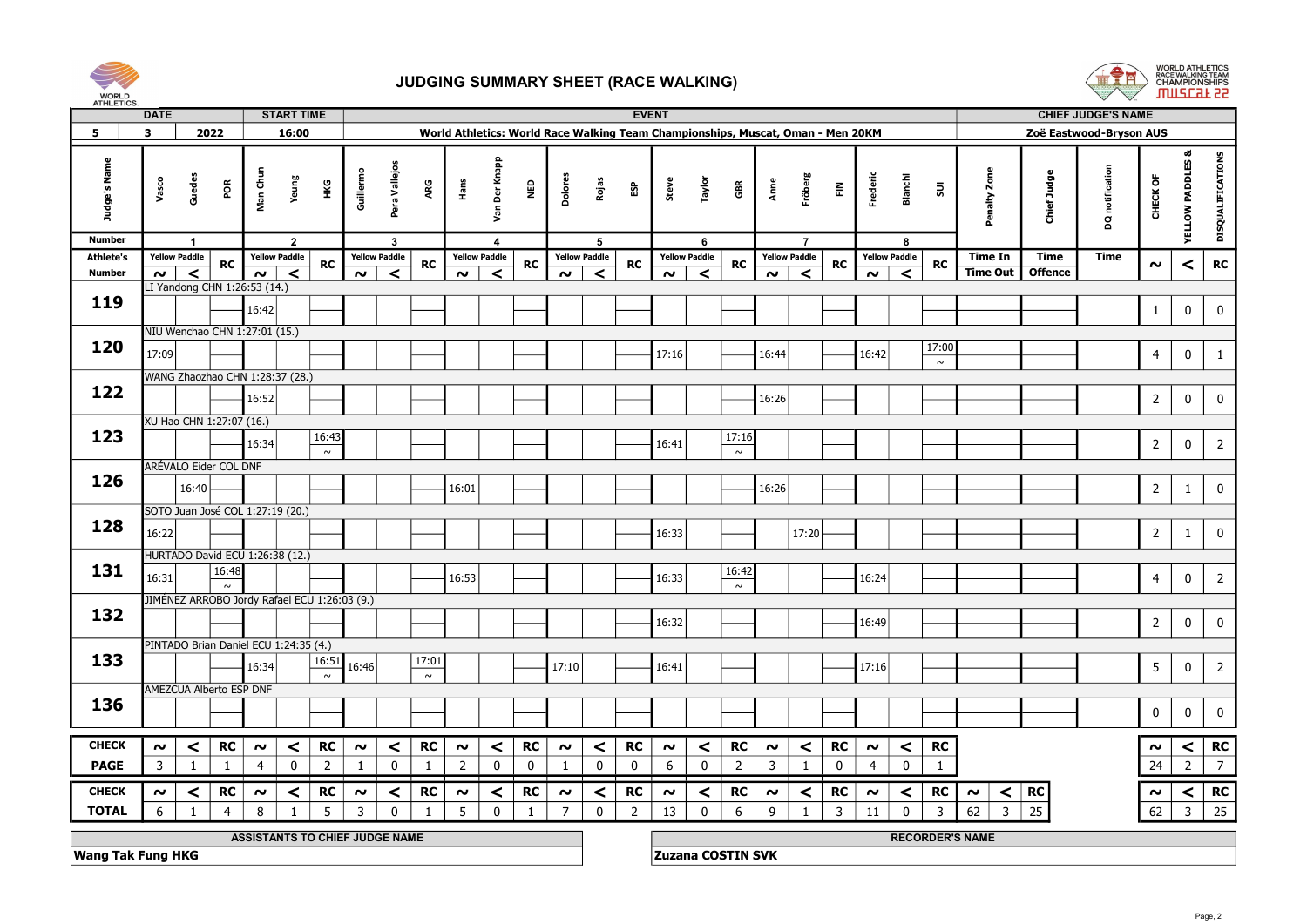



|                          | <b>DATE</b>    |                      |                             |                                        | <b>START TIME</b>                                |                         |                      |                  |          |                      |              |                                                                                 |                      |                 | <b>EVENT</b>             |                      |                 |                 |                      |                |                |                      |                |                |                        |                     | <b>CHIEF JUDGE'S NAME</b> |                     |                  |                         |  |
|--------------------------|----------------|----------------------|-----------------------------|----------------------------------------|--------------------------------------------------|-------------------------|----------------------|------------------|----------|----------------------|--------------|---------------------------------------------------------------------------------|----------------------|-----------------|--------------------------|----------------------|-----------------|-----------------|----------------------|----------------|----------------|----------------------|----------------|----------------|------------------------|---------------------|---------------------------|---------------------|------------------|-------------------------|--|
| 5                        | 3              |                      | 2022                        |                                        | 16:00                                            |                         |                      |                  |          |                      |              | World Athletics: World Race Walking Team Championships, Muscat, Oman - Men 20KM |                      |                 |                          |                      |                 |                 |                      |                |                |                      |                |                |                        |                     | Zoë Eastwood-Bryson AUS   |                     |                  |                         |  |
| Judge's Name             | Vasco          | Guedes               | řΩ                          | Man Chun                               | Yeung<br>НÆ                                      | Guillermo               | Pera Vallejos        | ARG              | Hans     | Der Knapp<br>yan     | <b>Q3M</b>   | Dolores                                                                         | Rojas                | និ              | Steve                    | Taylor               | GBR             | Anne            | Fröberg              | $\tilde{\Xi}$  |                | Frederi              | <b>Bianchi</b> | $\Xi$          | Penalty Zone           | <b>BPC</b><br>Chief | notification<br>g         | CHECK OF            | YELLOW PADDLES   | DISQUALIFICATIONS       |  |
| <b>Number</b>            |                | $\overline{1}$       |                             |                                        | $\overline{2}$                                   |                         | 3                    |                  |          | $\overline{a}$       |              |                                                                                 | -5                   |                 |                          | 6                    |                 |                 | 7                    |                |                |                      | -8             |                |                        |                     |                           |                     |                  |                         |  |
| <b>Athlete's</b>         |                | <b>Yellow Paddle</b> | <b>RC</b>                   | <b>Yellow Paddle</b>                   | <b>RC</b>                                        |                         | <b>Yellow Paddle</b> | <b>RC</b>        |          | <b>Yellow Paddle</b> | <b>RC</b>    |                                                                                 | <b>Yellow Paddle</b> | <b>RC</b>       |                          | <b>Yellow Paddle</b> | ${\sf RC}$      |                 | <b>Yellow Paddle</b> | ${\sf RC}$     |                | <b>Yellow Paddle</b> |                | <b>RC</b>      | Time In                | Time                | Time                      | $\boldsymbol{\sim}$ | $\prec$          | RC                      |  |
| <b>Number</b>            | $\sim$         | $\prec$              |                             | $\sim$                                 | $\prec$<br>GARCIA CARRERA Diego ESP 1:24:41 (5.) | $\sim$                  | $\prec$              |                  | $\sim$   | $\prec$              |              | $\sim$                                                                          | ≺                    |                 | $\boldsymbol{\sim}$      | $\prec$              |                 | $\sim$          | $\prec$              |                |                | $\sim$               | $\prec$        |                | <b>Time Out</b>        | <b>Offence</b>      |                           |                     |                  |                         |  |
| 137                      |                |                      |                             |                                        |                                                  |                         |                      |                  |          |                      |              |                                                                                 |                      |                 |                          |                      |                 |                 |                      |                |                |                      |                |                |                        |                     |                           |                     |                  |                         |  |
|                          |                |                      |                             | 16:42                                  |                                                  |                         |                      |                  |          |                      |              |                                                                                 |                      |                 | 16:40                    |                      |                 | 16:44           |                      |                |                | 16:42                |                |                |                        |                     |                           | $\overline{4}$      | $\boldsymbol{0}$ | $\mathbf 0$             |  |
|                          |                |                      |                             | LOPEZ Iván ESP 1:27:18 (19.)           |                                                  |                         |                      |                  |          |                      |              |                                                                                 |                      |                 |                          |                      |                 |                 |                      |                |                |                      |                |                |                        |                     |                           |                     |                  |                         |  |
| 138                      |                |                      |                             |                                        |                                                  |                         |                      |                  |          |                      |              |                                                                                 |                      |                 |                          |                      |                 |                 |                      |                |                |                      |                |                |                        |                     |                           | $\pmb{0}$           | $\mathbf 0$      | $\mathbf 0$             |  |
|                          |                |                      |                             | MCGRATH Paul ESP 1:32:12 (37.)         |                                                  |                         |                      |                  |          |                      |              |                                                                                 |                      |                 |                          |                      |                 |                 |                      |                |                |                      |                |                |                        |                     |                           |                     |                  |                         |  |
| 140                      |                |                      |                             | 16:17                                  |                                                  |                         |                      |                  |          |                      |              |                                                                                 |                      |                 |                          |                      |                 |                 |                      |                |                |                      |                |                |                        |                     |                           | $\mathbf{1}$        | $\mathbf 0$      | $\mathbf 0$             |  |
|                          |                |                      |                             | PEREZ José Manuel ESP 1:29:48 (31.)    |                                                  |                         |                      |                  |          |                      |              |                                                                                 |                      |                 |                          |                      |                 |                 |                      |                |                |                      |                |                |                        |                     |                           |                     |                  |                         |  |
| 142                      |                |                      |                             | 16:26                                  | 16:35<br>$\sim$                                  |                         |                      |                  |          |                      |              |                                                                                 |                      |                 |                          |                      |                 |                 |                      |                |                |                      |                |                |                        |                     |                           | $\mathbf{1}$        | $\mathbf 0$      | $\mathbf{1}$            |  |
|                          |                |                      | <b>ALEM Birara ETH DNF</b>  |                                        |                                                  |                         |                      |                  |          |                      |              |                                                                                 |                      |                 |                          |                      |                 |                 |                      |                |                |                      |                |                |                        |                     |                           |                     |                  |                         |  |
| 145                      |                |                      |                             |                                        |                                                  |                         | 16:01                | 16:14            |          |                      |              |                                                                                 |                      |                 | 16:16                    |                      |                 | 16:21           |                      |                |                |                      |                |                |                        |                     |                           | $\overline{2}$      | $\mathbf{1}$     | $\mathbf{1}$            |  |
|                          |                |                      |                             |                                        |                                                  |                         |                      | $\,<\,$          |          |                      |              |                                                                                 |                      |                 |                          |                      |                 |                 |                      |                |                |                      |                |                |                        |                     |                           |                     |                  |                         |  |
| 146                      |                |                      |                             | ALGAW Yohanis ETH 1:33:19 (39.)        |                                                  |                         |                      |                  |          |                      |              |                                                                                 |                      |                 | 16:24                    |                      |                 | 16:35           |                      |                |                |                      |                |                |                        |                     |                           | $\overline{2}$      | $\boldsymbol{0}$ | $\mathbf 0$             |  |
|                          |                |                      | <b>BOSWORTH Tom GBR DNF</b> |                                        |                                                  |                         |                      |                  |          |                      |              |                                                                                 |                      |                 |                          |                      |                 |                 |                      |                |                |                      |                |                |                        |                     |                           |                     |                  |                         |  |
| 149                      |                |                      |                             |                                        |                                                  |                         |                      |                  |          |                      |              |                                                                                 |                      | 16:20           |                          |                      |                 |                 |                      |                |                |                      |                |                |                        |                     |                           |                     |                  |                         |  |
|                          |                |                      |                             | 16:26                                  |                                                  |                         |                      |                  |          |                      |              | 16:10                                                                           |                      | $\sim$          |                          |                      |                 | 16:09           |                      |                |                |                      |                |                |                        |                     |                           | $\mathbf{3}$        | $\mathbf 0$      | $\mathbf{1}$            |  |
|                          |                |                      |                             |                                        | CORBISHLEY Cameron GBR 1:33:20 (40.)             |                         |                      |                  |          |                      |              |                                                                                 |                      |                 |                          |                      |                 |                 |                      |                |                |                      |                |                |                        |                     |                           |                     |                  |                         |  |
| 150                      | 16:18          |                      |                             |                                        |                                                  |                         |                      |                  |          |                      |              | 16:20                                                                           |                      | 16:30<br>$\sim$ | 16:26                    |                      | 16:54<br>$\sim$ | 16:09           |                      | 17:13          | $\,<\,$        | 16:37                |                |                | 17:21<br>17:23         |                     |                           | 5                   | $\mathbf 0$      | $\overline{\mathbf{3}}$ |  |
|                          |                |                      |                             | <b>BREMBACH Nils GER 1:27:10 (17.)</b> |                                                  |                         |                      |                  |          |                      |              |                                                                                 |                      |                 |                          |                      |                 |                 |                      |                |                |                      |                |                |                        |                     |                           |                     |                  |                         |  |
| 151                      |                |                      |                             |                                        |                                                  | 16:53                   |                      | 17:05<br>$\prec$ |          |                      |              | 16:18                                                                           |                      |                 |                          |                      |                 | 16:26           |                      |                |                |                      |                |                |                        |                     |                           | $\mathbf{3}$        | $\mathbf 0$      | $\mathbf{1}$            |  |
|                          |                |                      |                             | FRENZL Johannes GER 1:33:48 (41.)      |                                                  |                         |                      |                  |          |                      |              |                                                                                 |                      |                 |                          |                      |                 |                 |                      |                |                |                      |                |                |                        |                     |                           |                     |                  |                         |  |
| 152                      |                |                      |                             |                                        |                                                  |                         |                      |                  |          |                      |              | 16:49                                                                           |                      |                 |                          | 16:36                |                 |                 |                      |                |                |                      |                |                |                        |                     |                           | $\mathbf{1}$        | 1                | $\mathbf 0$             |  |
|                          |                |                      |                             |                                        |                                                  |                         |                      |                  |          |                      |              |                                                                                 |                      |                 |                          |                      |                 |                 |                      |                |                |                      |                |                |                        |                     |                           |                     |                  |                         |  |
| <b>CHECK</b>             | $\sim$         | $\prec$              | RC                          | $\sim$                                 | <b>RC</b><br>$\prec$                             | $\sim$                  | $\vert$ $\vert$      | <b>RC</b>        | $\sim$   | $\prec$              | <b>RC</b>    | $\sim$                                                                          | $\prec$              | RC              | $\sim$                   | $\prec$              | <b>RC</b>       | $\sim$          | $\prec$              |                | <b>RC</b>      | $\boldsymbol{\sim}$  | $\prec$        | RC             |                        |                     |                           | $\boldsymbol{\sim}$ | $\vert$ $\vert$  | RC                      |  |
| <b>PAGE</b>              | $\overline{1}$ | $\mathbf{0}$         | $\mathbf{0}$                | $\overline{4}$                         | $\overline{0}$<br>$\overline{1}$                 | $\overline{1}$          | $\mathbf{1}$         | $\overline{z}$   | $\Omega$ | $\overline{0}$       | $\mathbf{0}$ | $\overline{4}$                                                                  | $\mathbf{0}$         | $\overline{z}$  | $\overline{4}$           | $\mathbf{1}$         | $\overline{1}$  | 6               | $\mathbf{0}$         | $\overline{1}$ |                | $\overline{z}$       | $\overline{0}$ | $\overline{0}$ |                        |                     |                           | $\overline{22}$     | $\overline{2}$   | $\overline{7}$          |  |
|                          |                |                      |                             |                                        |                                                  |                         |                      |                  |          |                      |              |                                                                                 |                      |                 |                          |                      |                 |                 |                      |                |                |                      |                |                |                        |                     |                           |                     |                  |                         |  |
| <b>CHECK</b>             | $\sim$         | $\prec$              | <b>RC</b>                   | $\boldsymbol{\sim}$                    | <b>RC</b><br>$\prec$                             | $\sim$                  | $\prec$              | <b>RC</b>        | $\sim$   | $\prec$              | <b>RC</b>    | $\sim$                                                                          | $\prec$              | RC              | $\sim$                   | $\prec$              | <b>RC</b>       | $\sim$          | $\prec$              |                | <b>RC</b>      | $\sim$               | $\prec$        | <b>RC</b>      | $\sim$                 | $<$ RC              |                           | $\boldsymbol{\sim}$ | $\prec$          | <b>RC</b>               |  |
| <b>TOTAL</b>             | $\overline{7}$ | $\overline{1}$       | $\overline{4}$              | 12                                     | 6<br>$\mathbf{1}$                                | $\overline{\mathbf{4}}$ |                      | $\overline{3}$   | -5       | $\mathbf{0}$         | 1            | 11                                                                              | $\mathbf 0$          | $\overline{4}$  | 17                       | $\mathbf{1}$         | 7 <sup>1</sup>  | $\overline{15}$ | $\overline{1}$       |                | $\overline{4}$ | 13                   | $\mathbf{0}$   | $\overline{3}$ | 84                     | $5 \overline{)32}$  |                           | 84                  |                  | $\overline{5}$ 32       |  |
|                          |                |                      |                             |                                        | ASSISTANTS TO CHIEF JUDGE NAME                   |                         |                      |                  |          |                      |              |                                                                                 |                      |                 |                          |                      |                 |                 |                      |                |                |                      |                |                | <b>RECORDER'S NAME</b> |                     |                           |                     |                  |                         |  |
| <b>Wang Tak Fung HKG</b> |                |                      |                             |                                        |                                                  |                         |                      |                  |          |                      |              |                                                                                 |                      |                 | <b>Zuzana COSTIN SVK</b> |                      |                 |                 |                      |                |                |                      |                |                |                        |                     |                           |                     |                  |                         |  |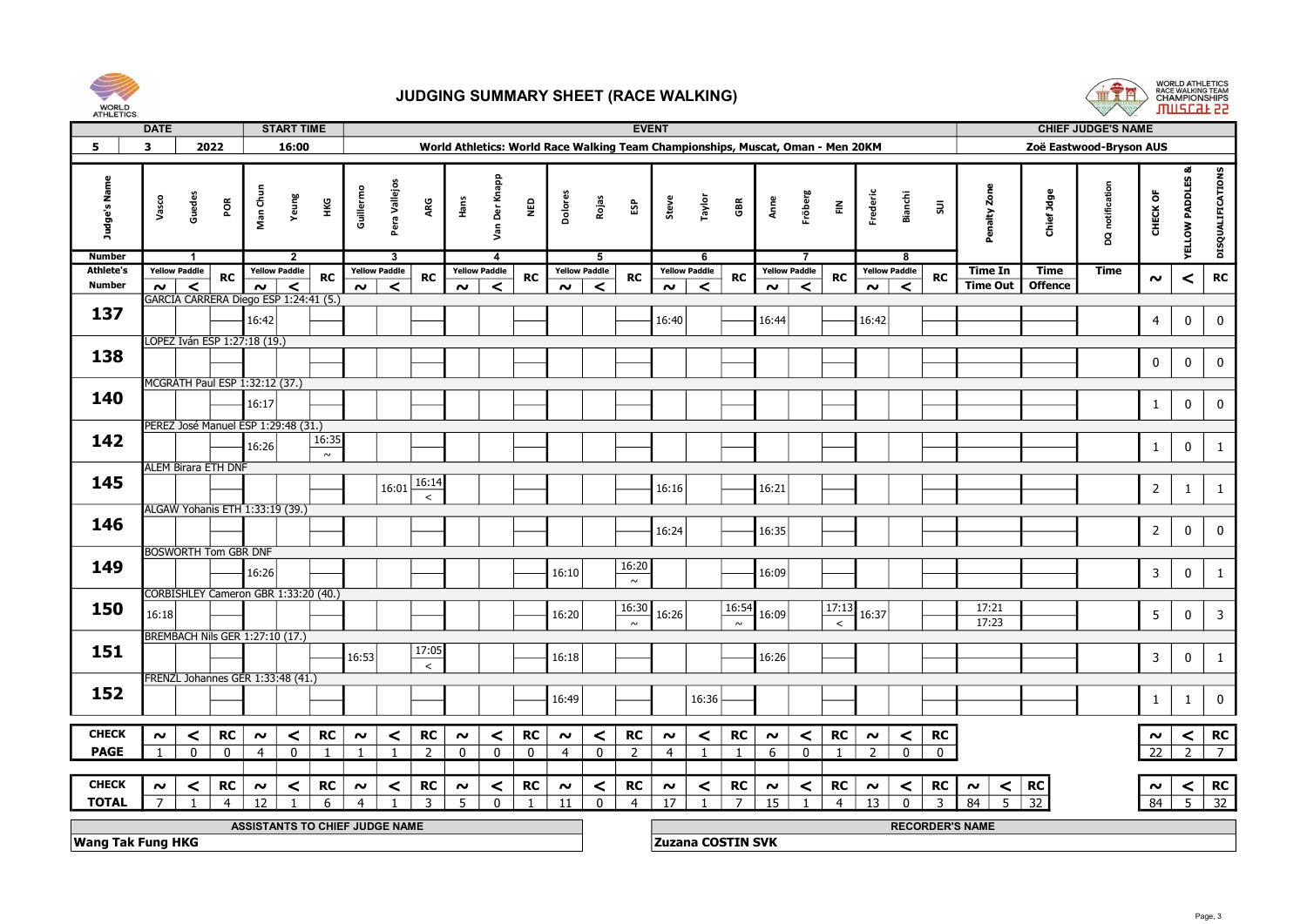



|                          | <b>DATE</b>                    |                             |                |                                    | <b>START TIME</b>                         |              |                      |                |                                                                                 |                      |                                    |         |                      |                | <b>EVENT</b>        |                          |                |                 |                      |               |                        |                      |                |                       |                | <b>CHIEF JUDGE'S NAME</b> |                     |                     |                         |  |
|--------------------------|--------------------------------|-----------------------------|----------------|------------------------------------|-------------------------------------------|--------------|----------------------|----------------|---------------------------------------------------------------------------------|----------------------|------------------------------------|---------|----------------------|----------------|---------------------|--------------------------|----------------|-----------------|----------------------|---------------|------------------------|----------------------|----------------|-----------------------|----------------|---------------------------|---------------------|---------------------|-------------------------|--|
| 5                        | 3                              | 2022                        |                |                                    | 16:00                                     |              |                      |                | World Athletics: World Race Walking Team Championships, Muscat, Oman - Men 20KM |                      |                                    |         |                      |                |                     |                          |                |                 |                      |               |                        |                      |                |                       |                | Zoë Eastwood-Bryson AUS   |                     |                     |                         |  |
| Judge's Name             | Vasco                          | Guedes                      | ΡÕ             | Man Chun                           | Yeung<br>¥Θ                               | Guillermo    | Pera Vallejos        | ARG            | Hans                                                                            | Der Knapp<br>ξã      | <b>Q3</b>                          | Dolores | Rojas                | និ             | Steve               | Taylor                   | GBR            | Anne            | Fröberg              | $\tilde{\Xi}$ | Frederic               | <b>Bianchi</b>       | $\Xi$          | <b>2ar</b><br>Penalty | Judg<br>Chief. | DQ notific                | ö<br><b>CHECK</b>   | ಹ<br>YELLOW PADDLES | DISQUALIFICATIONS       |  |
| <b>Number</b>            |                                | $\overline{\mathbf{1}}$     |                |                                    | $\overline{2}$                            |              | 3                    |                |                                                                                 | $\overline{a}$       |                                    |         | 5                    |                |                     | 6                        |                |                 | $\overline{7}$       |               |                        | -8                   |                |                       |                |                           |                     |                     |                         |  |
| <b>Athlete's</b>         |                                | <b>Yellow Paddle</b>        | <b>RC</b>      | <b>Yellow Paddle</b>               | RC                                        |              | <b>Yellow Paddle</b> | RC             |                                                                                 | <b>Yellow Paddle</b> | <b>RC</b>                          |         | <b>Yellow Paddle</b> | <b>RC</b>      |                     | <b>Yellow Paddle</b>     | RC             |                 | <b>Yellow Paddle</b> | RC            |                        | <b>Yellow Paddle</b> | <b>RC</b>      | Time In               | Time           | Time                      | $\boldsymbol{\sim}$ | $\prec$             | RC                      |  |
| <b>Number</b>            | $\sim$ $\mid$                  | $\prec$                     |                | $\sim$                             | $\prec$                                   | $\sim$       | $\prec$              |                | $\sim$                                                                          | $\prec$              |                                    | $\sim$  | $\prec$              |                | $\sim$              | $\prec$                  |                | $\sim$          | $\prec$              |               | $\sim$                 | $\prec$              |                | <b>Time Out</b>       | <b>Offence</b> |                           |                     |                     |                         |  |
| 153                      |                                | KÖPP Leo GER 1:28:36 (27.)  |                |                                    | 17:01                                     |              |                      |                |                                                                                 |                      |                                    |         |                      |                |                     |                          |                |                 |                      |               |                        |                      |                |                       |                |                           |                     |                     |                         |  |
|                          |                                |                             |                | 16:26                              | $\sim$                                    |              |                      |                |                                                                                 |                      |                                    | 16:29   |                      |                |                     |                          |                |                 |                      |               |                        |                      |                |                       |                |                           | $\overline{2}$      | $\bf{0}$            | $\mathbf{1}$            |  |
|                          |                                |                             |                |                                    | KUMAR Sandeep IND 1:26:45 (13.) TR 54.7.4 |              |                      |                |                                                                                 |                      |                                    |         |                      |                |                     |                          |                |                 |                      |               |                        |                      |                |                       |                |                           |                     |                     |                         |  |
| 159                      | 16:30                          |                             |                |                                    |                                           |              |                      |                |                                                                                 |                      |                                    | 16:53   |                      | 17:08          | 16:49               |                          | 17:23          | 16:35           |                      |               | 16:32                  |                      | 16:57          |                       |                |                           | 5                   | $\mathbf 0$         | $\overline{\mathbf{3}}$ |  |
|                          |                                |                             |                |                                    |                                           |              |                      |                |                                                                                 |                      |                                    |         |                      | $\sim$         |                     |                          | $\overline{z}$ |                 |                      |               |                        |                      | $\sim$         |                       |                |                           |                     |                     |                         |  |
| 160                      |                                |                             |                | PANWAR Suraj IND 1:28:18 (25.)     |                                           |              |                      |                |                                                                                 |                      |                                    |         |                      |                |                     |                          |                |                 |                      |               |                        |                      |                |                       |                |                           |                     |                     |                         |  |
|                          |                                |                             |                |                                    |                                           |              |                      |                |                                                                                 |                      |                                    |         |                      |                |                     |                          |                |                 |                      |               |                        |                      |                |                       |                |                           | $\mathbf 0$         | $\mathbf 0$         | $\mathbf 0$             |  |
|                          |                                |                             |                | COSI Andrea ITA 1:27:57 (24.)      |                                           |              |                      |                |                                                                                 |                      |                                    |         |                      |                |                     |                          |                |                 |                      |               |                        |                      |                |                       |                |                           |                     |                     |                         |  |
| 162                      |                                |                             |                |                                    |                                           |              |                      |                |                                                                                 |                      |                                    |         |                      |                |                     |                          |                |                 |                      |               |                        |                      |                |                       |                |                           | 0                   | $\bf{0}$            | $\bf{0}$                |  |
|                          |                                |                             |                |                                    |                                           |              |                      |                |                                                                                 |                      |                                    |         |                      |                |                     |                          |                |                 |                      |               |                        |                      |                |                       |                |                           |                     |                     |                         |  |
| 163                      |                                |                             |                | <b>FINOCCHIETTI Davide ITA DNF</b> |                                           |              |                      |                |                                                                                 |                      |                                    |         |                      |                |                     |                          |                |                 |                      |               |                        |                      |                |                       |                |                           |                     |                     |                         |  |
|                          | 16:09                          |                             |                |                                    |                                           |              |                      |                |                                                                                 |                      |                                    |         |                      |                | 16:25               |                          |                | 16:09           |                      |               |                        |                      |                |                       |                |                           | $\mathbf{3}$        | $\mathbf 0$         | $\mathbf 0$             |  |
|                          |                                |                             |                |                                    | FORTUNATO Francesco ITA 1:27:44 (22.)     |              |                      |                |                                                                                 |                      |                                    |         |                      |                |                     |                          |                |                 |                      |               |                        |                      |                |                       |                |                           |                     |                     |                         |  |
| 164                      |                                |                             |                |                                    |                                           |              |                      |                | 16:10                                                                           |                      | 16:54                              | 17:02   |                      |                |                     |                          |                |                 |                      |               |                        |                      |                |                       |                |                           | $\overline{2}$      | $\mathbf 0$         | $\mathbf{1}$            |  |
|                          |                                |                             |                |                                    |                                           |              |                      |                |                                                                                 |                      | $\sim$                             |         |                      |                |                     |                          |                |                 |                      |               |                        |                      |                |                       |                |                           |                     |                     |                         |  |
| 168                      |                                |                             |                |                                    | PICCHIOTTINO Gianluca ITA 1:31:33 (36.)   |              |                      |                |                                                                                 |                      |                                    |         |                      |                |                     |                          |                |                 |                      |               |                        |                      |                |                       |                |                           |                     |                     |                         |  |
|                          |                                |                             |                |                                    |                                           |              |                      |                |                                                                                 |                      |                                    | 16:55   |                      |                | 16:15               |                          |                | 16:26           |                      |               |                        |                      |                |                       |                |                           | $\mathbf{3}$        | $\bf{0}$            | $\mathbf 0$             |  |
|                          |                                |                             |                |                                    | TONTODONATI Federico ITA 1:29:58 (32.)    |              |                      |                |                                                                                 |                      |                                    |         |                      |                |                     |                          |                |                 |                      |               |                        |                      |                |                       |                |                           |                     |                     |                         |  |
| 169                      |                                |                             |                | 16:44                              |                                           |              |                      |                | 17:13                                                                           |                      | 17:22                              | 16:55   |                      |                | 16:25               |                          |                |                 |                      |               |                        |                      |                |                       |                |                           | $\overline{4}$      | $\mathbf 0$         | $\mathbf{1}$            |  |
|                          |                                |                             |                |                                    |                                           |              |                      |                |                                                                                 |                      | $\sim$                             |         |                      |                |                     |                          |                |                 |                      |               |                        |                      |                |                       |                |                           |                     |                     |                         |  |
| 170                      |                                | IKEDA Koki JPN 1:23:29 (2.) |                |                                    |                                           |              |                      |                |                                                                                 |                      |                                    |         |                      |                |                     |                          |                |                 |                      |               |                        |                      |                |                       |                |                           |                     |                     |                         |  |
|                          |                                |                             |                |                                    |                                           | 16:37        |                      |                | 16:35                                                                           |                      |                                    |         |                      |                | 16:48               |                          |                | 16:50           |                      |               |                        |                      |                |                       |                |                           | $\overline{4}$      | $\mathbf 0$         | $\mathbf 0$             |  |
|                          |                                |                             |                | SUWA Motofumi JPN 1:27:51 (23.)    |                                           |              |                      |                |                                                                                 |                      |                                    |         |                      |                |                     |                          |                |                 |                      |               |                        |                      |                |                       |                |                           |                     |                     |                         |  |
| 171                      |                                |                             |                | 16:51                              | 16:56                                     |              |                      |                |                                                                                 |                      |                                    |         |                      |                |                     |                          |                | 16:50           |                      |               | 16:34                  |                      | 16:51          |                       |                |                           | $\mathbf{3}$        | $\mathbf 0$         | $\overline{2}$          |  |
|                          |                                |                             |                |                                    | $\sim$                                    |              |                      |                |                                                                                 |                      |                                    |         |                      |                |                     |                          |                |                 |                      |               |                        |                      | $\sim$         |                       |                |                           |                     |                     |                         |  |
| <b>CHECK</b>             | $\sim$                         | $\prec$                     | <b>RC</b>      | $\boldsymbol{\sim}$                | <b>RC</b><br>$\prec$                      | $\sim$       | $\vert$ $\vert$      | <b>RC</b>      | $\sim$                                                                          | $\prec$              | <b>RC</b>                          | $\sim$  | $\prec$              | <b>RC</b>      | $\sim$              | $\prec$                  | RC             | $\sim$          | $\prec$              | <b>RC</b>     | $\sim$                 | $\prec$              | <b>RC</b>      |                       |                |                           | $\sim$              | $\vert$ $\vert$     | RC                      |  |
| <b>PAGE</b>              | $\overline{2}$                 | $\mathbf{0}$                | $\mathbf{0}$   | $\overline{3}$                     | $\mathbf{0}$<br>$\overline{2}$            | $\mathbf{1}$ | $\mathbf{0}$         | $\overline{0}$ | 3                                                                               | $\mathbf{0}$         | $\overline{2}$                     | - 5     | $\mathbf{0}$         | $\overline{1}$ | .5                  | $\mathbf{0}$             | $\overline{1}$ | $5^{\circ}$     | $\mathbf{0}$         | $\mathbf{0}$  | $\overline{z}$         | $\mathbf{0}$         | $\overline{2}$ |                       |                |                           | 26                  | $\overline{0}$      | 8                       |  |
|                          |                                |                             |                |                                    |                                           |              |                      |                |                                                                                 |                      |                                    |         |                      |                |                     |                          |                |                 |                      |               |                        |                      |                |                       |                |                           |                     |                     |                         |  |
| <b>CHECK</b>             | $\sim$                         | $\prec$                     | <b>RC</b>      | $\boldsymbol{\sim}$                | <b>RC</b><br>$\prec$                      | $\sim$       | $\prec$              | <b>RC</b>      | $\sim$                                                                          | $\prec$              | <b>RC</b>                          | $\sim$  | $\prec$              | <b>RC</b>      | $\boldsymbol{\sim}$ | $\prec$                  | RC             | $\sim$          | $\prec$              | <b>RC</b>     | $\sim$                 | $\prec$              | <b>RC</b>      | $\sim$                | $<$ RC         |                           | $\boldsymbol{\sim}$ | $\vert$ $\vert$     | <b>RC</b>               |  |
| <b>TOTAL</b>             | 9                              |                             | $\overline{4}$ | 15                                 | 8<br>$\mathbf{1}$                         | -5           |                      | $\overline{3}$ | 8                                                                               | $\mathbf{0}$         | $\overline{\overline{\mathbf{3}}}$ | 16      | $\mathbf 0$          | 5              | 22                  | $\mathbf{1}$             | 8 <sup>1</sup> | $\overline{20}$ | $\overline{1}$       | 4             | $\overline{15}$        | $\Omega$             | 5              | 110                   | $5 \mid 40$    |                           |                     |                     | $110$ 5 40              |  |
|                          |                                |                             |                |                                    |                                           |              |                      |                |                                                                                 |                      |                                    |         |                      |                |                     |                          |                |                 |                      |               |                        |                      |                |                       |                |                           |                     |                     |                         |  |
|                          | ASSISTANTS TO CHIEF JUDGE NAME |                             |                |                                    |                                           |              |                      |                |                                                                                 |                      |                                    |         |                      |                |                     |                          |                |                 |                      |               | <b>RECORDER'S NAME</b> |                      |                |                       |                |                           |                     |                     |                         |  |
| <b>Wang Tak Fung HKG</b> |                                |                             |                |                                    |                                           |              |                      |                |                                                                                 |                      |                                    |         |                      |                |                     | <b>Zuzana COSTIN SVK</b> |                |                 |                      |               |                        |                      |                |                       |                |                           |                     |                     |                         |  |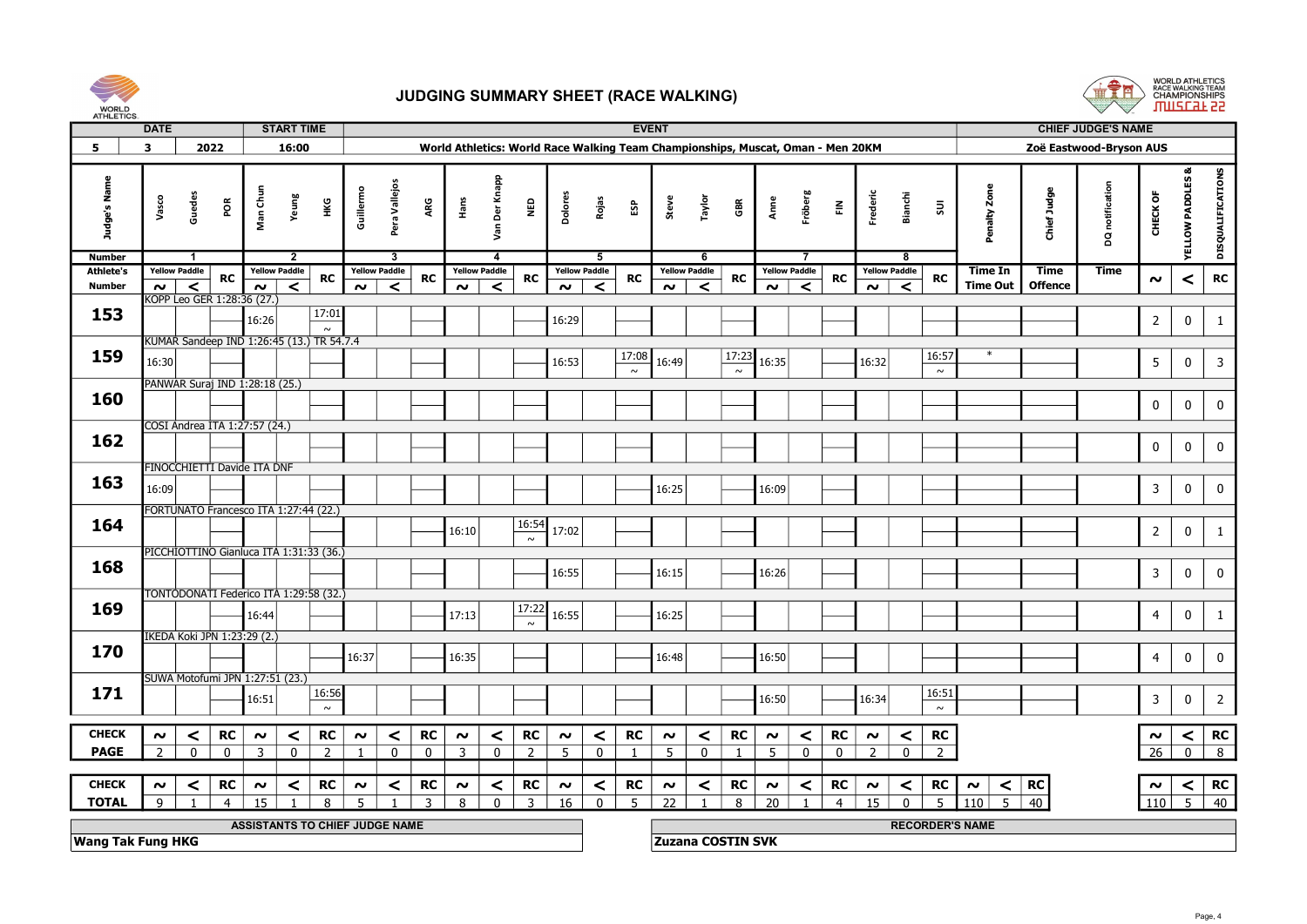



|                          | <b>DATE</b>    |                                                 |                                | <b>START TIME</b>    |                |                |                         |                |          |                      |                                     |                |                      |                 | <b>EVENT</b>                                                                    |                      |              |                |                      |                |                     |                         |                |                            |                 | <b>CHIEF JUDGE'S NAME</b> |                     |                 |                                 |
|--------------------------|----------------|-------------------------------------------------|--------------------------------|----------------------|----------------|----------------|-------------------------|----------------|----------|----------------------|-------------------------------------|----------------|----------------------|-----------------|---------------------------------------------------------------------------------|----------------------|--------------|----------------|----------------------|----------------|---------------------|-------------------------|----------------|----------------------------|-----------------|---------------------------|---------------------|-----------------|---------------------------------|
| 5                        | $\mathbf{3}$   | 2022                                            |                                | 16:00                |                |                |                         |                |          |                      |                                     |                |                      |                 | World Athletics: World Race Walking Team Championships, Muscat, Oman - Men 20KM |                      |              |                |                      |                |                     |                         |                |                            |                 | Zoë Eastwood-Bryson AUS   |                     |                 |                                 |
|                          |                |                                                 |                                |                      |                |                |                         |                |          |                      |                                     |                |                      |                 |                                                                                 |                      |              |                |                      |                |                     |                         |                |                            |                 |                           |                     |                 |                                 |
| Judge's Name             | Vasco          | Guedes<br>ă                                     | Man Chu                        | Yeung                | Ŧ              | Guillermo      | Pera Vallejos           | ARG            | Hans     | Der Knapp<br>Sm      | ga<br>N                             | Dolores        | Rojas                | និ              | Steve                                                                           | Taylor               | GBR          | Anne           | Fröberg              | $\tilde{\Xi}$  | Frederic            | <b>Bianchi</b>          | $\mathsf{su}$  | 2 <sub>on</sub><br>Penalty | gburt:<br>Chief | notification<br>g         | CHECK OF            | YELLOW PADDLES  | DISQUALIFICATIONS               |
| <b>Number</b>            |                | $\overline{1}$                                  |                                | $\overline{2}$       |                |                | $\overline{\mathbf{3}}$ |                |          | $\boldsymbol{4}$     |                                     |                | $\overline{5}$       |                 |                                                                                 | 6                    |              |                | $\overline{7}$       |                |                     | -8                      |                |                            |                 |                           |                     |                 |                                 |
| <b>Athlete's</b>         |                | <b>Yellow Paddle</b><br><b>RC</b>               |                                | <b>Yellow Paddle</b> | <b>RC</b>      |                | <b>Yellow Paddle</b>    | <b>RC</b>      |          | <b>Yellow Paddle</b> | <b>RC</b>                           |                | <b>Yellow Paddle</b> | <b>RC</b>       |                                                                                 | <b>Yellow Paddle</b> | <b>RC</b>    |                | <b>Yellow Paddle</b> | <b>RC</b>      |                     | <b>Yellow Paddle</b>    | <b>RC</b>      | Time In                    | Time            | Time                      | $\boldsymbol{\sim}$ | ≺               | <b>RC</b>                       |
| Number                   | $\sim$ $\mid$  | $\prec$<br>YAMANISHI Toshikazu JPN 1:22:52 (1.) | $\sim$ $\mid$                  | $\prec$              |                | $\sim$         | $\prec$                 |                | $\sim$   | $\prec$              |                                     | $\sim$         | $\prec$              |                 | $\sim$                                                                          | $\prec$              |              | $\sim$         | $\prec$              |                | $\sim$              | $\prec$                 |                | <b>Time Out</b>            | <b>Offence</b>  |                           |                     |                 |                                 |
| 172                      |                |                                                 |                                |                      |                |                |                         |                |          |                      |                                     |                |                      |                 |                                                                                 |                      |              |                |                      |                |                     |                         |                |                            |                 |                           |                     |                 |                                 |
|                          |                |                                                 |                                |                      |                |                |                         |                |          |                      |                                     |                |                      |                 | 16:48                                                                           |                      |              |                |                      |                |                     |                         |                |                            |                 |                           | $\mathbf{1}$        | $\bf{0}$        | $\mathbf 0$                     |
|                          |                | GATHIMBA Samuel Kireri KEN 1:23:52 (3.)         |                                |                      |                |                |                         |                |          |                      |                                     |                |                      |                 |                                                                                 |                      |              |                |                      |                |                     |                         |                |                            |                 |                           |                     |                 |                                 |
| 174                      | 17:15          |                                                 |                                |                      |                |                |                         |                |          |                      |                                     |                |                      |                 | 16:32                                                                           |                      |              |                |                      |                |                     |                         |                |                            |                 |                           | $\overline{2}$      | 0               | $\mathbf 0$                     |
|                          |                |                                                 |                                |                      |                |                |                         |                |          |                      |                                     |                |                      |                 |                                                                                 |                      |              |                |                      |                |                     |                         |                |                            |                 |                           |                     |                 |                                 |
| 175                      |                | NDIGITI Dominic Samson KEN 1:35:42 (43.)        |                                |                      |                |                |                         |                |          |                      |                                     |                |                      |                 |                                                                                 |                      |              |                |                      |                |                     |                         |                |                            |                 |                           |                     |                 |                                 |
|                          |                |                                                 | 16:09                          |                      |                | 16:40          |                         |                |          |                      |                                     |                |                      |                 |                                                                                 | 17:03                |              |                |                      |                |                     |                         |                |                            |                 |                           | $\overline{2}$      | $\mathbf{1}$    | $\mathbf 0$                     |
|                          |                | WACHIRA Simon KEN 1:30:17 (33.)                 |                                |                      |                |                |                         |                |          |                      |                                     |                |                      |                 |                                                                                 |                      |              |                |                      |                |                     |                         |                |                            |                 |                           |                     |                 |                                 |
| 176                      | 16:09          | 16:17                                           | 16:17                          |                      |                |                |                         |                |          |                      |                                     |                |                      |                 | 16:32                                                                           |                      |              |                | 17:01                | 17:21          |                     |                         |                |                            |                 |                           | $\mathbf{3}$        | $\mathbf{1}$    | $\overline{2}$                  |
|                          |                | $\sim$                                          |                                |                      |                |                |                         |                |          |                      |                                     |                |                      |                 |                                                                                 |                      |              |                |                      | $\prec$        |                     |                         |                |                            |                 |                           |                     |                 |                                 |
|                          |                | CHAMA Noel MEX 1:25:52 (8.)                     |                                |                      |                |                |                         |                |          |                      |                                     |                |                      |                 |                                                                                 |                      |              |                |                      |                |                     |                         |                |                            |                 |                           |                     |                 |                                 |
| 180                      |                |                                                 |                                |                      |                | 16:10          |                         |                |          |                      |                                     | 16:45          |                      | 16:50<br>$\sim$ |                                                                                 |                      |              |                |                      |                |                     |                         |                |                            |                 |                           | $\overline{2}$      | $\mathbf 0$     | $\mathbf{1}$                    |
|                          |                | MENA Saul MEX 1:25:14 (6.)                      |                                |                      |                |                |                         |                |          |                      |                                     |                |                      |                 |                                                                                 |                      |              |                |                      |                |                     |                         |                |                            |                 |                           |                     |                 |                                 |
| 181                      |                |                                                 |                                |                      |                |                |                         | 17:18          |          |                      |                                     |                |                      |                 |                                                                                 |                      | 16:58        |                |                      |                |                     |                         |                |                            |                 |                           |                     |                 |                                 |
|                          |                |                                                 |                                |                      |                |                |                         | $\sim$         |          |                      |                                     |                |                      |                 | 16:50                                                                           |                      | $\sim$       |                |                      |                |                     |                         |                |                            |                 |                           | $\mathbf{1}$        | $\pmb{0}$       | $\overline{2}$                  |
|                          |                | CAPRICE Jerome MRI 1:48:07 (53.)                |                                |                      |                |                |                         |                |          |                      |                                     |                |                      |                 |                                                                                 |                      |              |                |                      |                |                     |                         |                |                            |                 |                           |                     |                 |                                 |
| 182                      |                | 16:16                                           |                                |                      |                |                |                         |                |          |                      |                                     |                |                      |                 |                                                                                 | 16:18                |              |                |                      |                |                     | 16:09                   |                |                            |                 |                           | $\mathbf 0$         | $\overline{3}$  | 0                               |
|                          |                | REW Quentin NZL 1:27:14 (18.)                   |                                |                      |                |                |                         |                |          |                      |                                     |                |                      |                 |                                                                                 |                      |              |                |                      |                |                     |                         |                |                            |                 |                           |                     |                 |                                 |
| 183                      |                | 16:35                                           |                                |                      |                |                |                         |                |          |                      |                                     |                |                      |                 |                                                                                 |                      |              |                |                      | 16:27          |                     |                         |                |                            |                 |                           |                     |                 |                                 |
|                          | 16:20          | $\sim$                                          | 16:34                          |                      |                |                |                         |                |          |                      |                                     |                |                      |                 | 17:08                                                                           |                      |              | 16:20          |                      | $\sim$         |                     |                         |                |                            |                 |                           | $\overline{4}$      | 0               | $\overline{2}$                  |
|                          |                | AL BAIMANI Mohammed OMA 2:18:35 (55.)           |                                |                      |                |                |                         |                |          |                      |                                     |                |                      |                 |                                                                                 |                      |              |                |                      |                |                     |                         |                |                            |                 |                           |                     |                 |                                 |
| 185                      |                | 16:26                                           |                                | 16:13                | 16:20          |                |                         |                |          |                      |                                     |                |                      |                 |                                                                                 |                      |              |                |                      |                |                     | 16:09                   |                |                            |                 |                           | $\mathbf{1}$        | $\overline{2}$  | $\mathbf{1}$                    |
|                          |                |                                                 |                                |                      | $\hat{~}$      |                |                         |                |          |                      |                                     |                |                      |                 |                                                                                 |                      |              |                |                      |                |                     |                         |                |                            |                 |                           |                     |                 |                                 |
| 187                      |                | AL GHEILANI Osama OMA 2:25:03 (56.)             |                                |                      |                |                |                         |                |          |                      |                                     |                |                      | 16:31           |                                                                                 |                      |              |                |                      |                |                     |                         | 16:13          | 16:41                      |                 |                           |                     |                 |                                 |
|                          |                | 16:27                                           |                                |                      |                |                |                         |                |          |                      | $16:04 \overline{16:16}$<br>$\prec$ |                | 16:04                | $\prec$         |                                                                                 |                      |              |                |                      |                |                     | 16:10                   | $\prec$        | 16:43                      |                 |                           | 1                   | $\overline{3}$  | $\overline{\mathbf{3}}$         |
|                          |                |                                                 |                                |                      |                |                |                         |                |          |                      |                                     |                |                      |                 |                                                                                 |                      |              |                |                      |                |                     |                         |                |                            |                 |                           |                     |                 |                                 |
| <b>CHECK</b>             | $\sim$         | <b>RC</b><br>$\prec$                            | $\sim$                         | $\prec$              | <b>RC</b>      | $\sim$         | $\prec$                 | <b>RC</b>      | $\sim$   | $\prec$              | <b>RC</b>                           | $\sim$         | $\prec$              | RC              | $\boldsymbol{\sim}$                                                             | $\prec$              | <b>RC</b>    | $\sim$         | $\prec$              | <b>RC</b>      | $\boldsymbol{\sim}$ | $\prec$                 | RC             |                            |                 |                           | $\boldsymbol{\sim}$ | $\vert$ $\vert$ | <b>RC</b>                       |
| <b>PAGE</b>              | $\overline{3}$ | $\overline{3}$<br>$\overline{2}$                | $\overline{3}$                 | $\mathbf{1}$         | $\overline{1}$ | $\overline{2}$ | $\Omega$                | $\overline{1}$ | $\Omega$ | $\mathbf{1}$         | $\overline{1}$                      | $\overline{1}$ | $\blacksquare$       | $\overline{z}$  | $5^{\circ}$                                                                     | $\overline{2}$       | $\mathbf{1}$ | $\overline{1}$ | $\mathbf{1}$         | $\overline{z}$ | $\Omega$            | $\overline{\mathbf{3}}$ | $\overline{1}$ |                            |                 |                           | $\overline{17}$     |                 | $\overline{10}$ $\overline{11}$ |
|                          |                |                                                 |                                |                      |                |                |                         |                |          |                      |                                     |                |                      |                 |                                                                                 |                      |              |                |                      |                |                     |                         |                |                            |                 |                           |                     |                 |                                 |
| <b>CHECK</b>             | $\sim$         | <b>RC</b><br>$\prec$                            | $\sim$                         | $\prec$              | <b>RC</b>      | $\sim$         | $\prec$                 | <b>RC</b>      | $\sim$   | $\prec$              | <b>RC</b>                           | $\sim$         | $\prec$              | <b>RC</b>       | $\sim$                                                                          | $\prec$              | <b>RC</b>    | $\sim$         | $\prec$              | <b>RC</b>      | $\sim$              | $\prec$                 | <b>RC</b>      | $\sim$                     | $\vert$ RC      |                           | $\sim$              |                 | $<$ RC                          |
| <b>TOTAL</b>             | 12             | $\overline{4}$<br>6                             | 18                             |                      | q              |                |                         | $\overline{4}$ | 8        |                      | $\overline{4}$                      | 17             |                      | $\overline{7}$  | 27                                                                              | 3                    | 9            | 21             | $\overline{2}$       | 6              | 15                  | $\overline{3}$          | 6              | $\overline{125}$           | $\boxed{17}$ 51 |                           |                     |                 | $127$ 15 51                     |
|                          |                |                                                 |                                |                      |                |                |                         |                |          |                      |                                     |                |                      |                 |                                                                                 |                      |              |                |                      |                |                     |                         |                |                            |                 |                           |                     |                 |                                 |
|                          |                |                                                 | ASSISTANTS TO CHIEF JUDGE NAME |                      |                |                |                         |                |          |                      |                                     |                |                      |                 |                                                                                 |                      |              |                |                      |                |                     |                         |                | <b>RECORDER'S NAME</b>     |                 |                           |                     |                 |                                 |
| <b>Wang Tak Fung HKG</b> |                |                                                 |                                |                      |                |                |                         |                |          |                      |                                     |                |                      |                 | <b>Zuzana COSTIN SVK</b>                                                        |                      |              |                |                      |                |                     |                         |                |                            |                 |                           |                     |                 |                                 |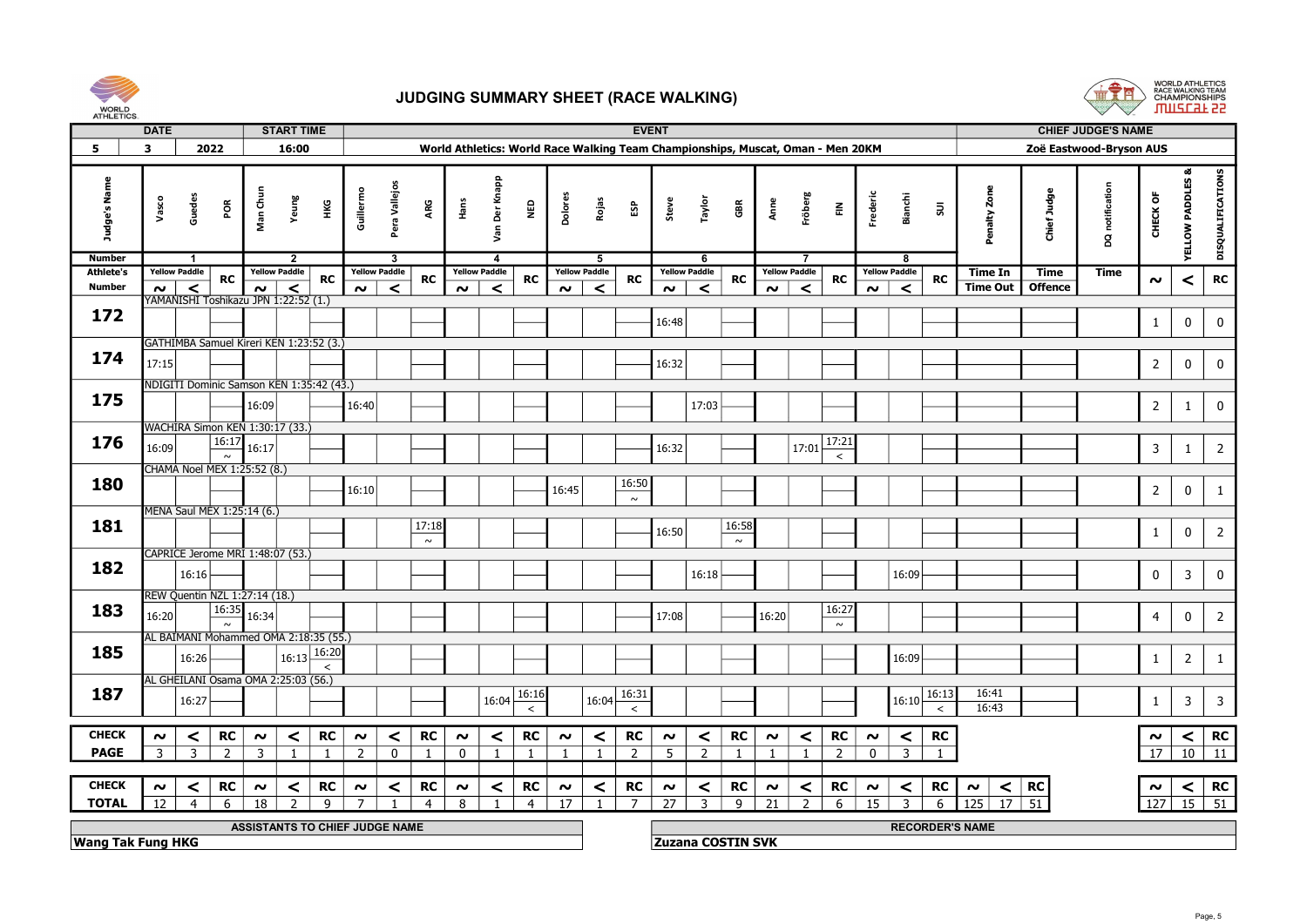



| AIHLETICS.        |             |                      |                                       |                                   |                                                     |                          |                      |                 |        |                         |                        |                                                                                 |                |                          |              |                          |                      |              |                      |                |                |                      |                  |                        |                |                           |                |                              |                         |
|-------------------|-------------|----------------------|---------------------------------------|-----------------------------------|-----------------------------------------------------|--------------------------|----------------------|-----------------|--------|-------------------------|------------------------|---------------------------------------------------------------------------------|----------------|--------------------------|--------------|--------------------------|----------------------|--------------|----------------------|----------------|----------------|----------------------|------------------|------------------------|----------------|---------------------------|----------------|------------------------------|-------------------------|
|                   | <b>DATE</b> |                      |                                       |                                   | <b>START TIME</b>                                   |                          |                      |                 |        |                         |                        |                                                                                 |                | <b>EVENT</b>             |              |                          |                      |              |                      |                |                |                      |                  |                        |                | <b>CHIEF JUDGE'S NAME</b> |                |                              |                         |
| 5.                | 3           |                      | 2022                                  |                                   | 16:00                                               |                          |                      |                 |        |                         |                        | World Athletics: World Race Walking Team Championships, Muscat, Oman - Men 20KM |                |                          |              |                          |                      |              |                      |                |                |                      |                  |                        |                | Zoë Eastwood-Bryson AUS   |                |                              |                         |
| udge's Na<br>ō    | Vasco       | Guedes               | POR                                   | Man Chun                          | Yeung<br>НKG                                        | Guillermo                | ra Vallejos          | ARG             | Hans   | ð                       | ξ                      | bolor                                                                           | Rojas          | ន្ទា                     | Steve        | Taylo                    | GBR                  | Anne         | Fröberg              | $\tilde{\Xi}$  | Frederic       | Bianchi              | $\Xi$            | ដំ                     | Chief Judge    | notific<br>g              | CHECK OF       | <b>RADD</b><br><b>AELTOM</b> | DISQUALIFICATI          |
| <b>Number</b>     |             | -1                   |                                       |                                   | 2                                                   |                          | -3                   |                 |        | 4                       |                        |                                                                                 | 5              |                          |              | - 6                      |                      |              |                      |                |                |                      |                  |                        |                |                           |                |                              |                         |
| <b>Athlete's</b>  |             | <b>Yellow Paddle</b> | RC                                    | <b>Yellow Paddle</b>              | RC                                                  |                          | <b>Yellow Paddle</b> | RC              |        | <b>Yellow Paddle</b>    | RC                     | <b>Yellow Paddle</b>                                                            |                | RC                       |              | <b>Yellow Paddle</b>     | <b>RC</b>            |              | <b>Yellow Paddle</b> | RC             |                | <b>Yellow Paddle</b> | <b>RC</b>        | Time In                | Time           | <b>Time</b>               | $\sim$         | $\prec$                      | RC                      |
| <b>Number</b>     | $\sim$      | $\prec$              |                                       | $\sim$                            | $\prec$                                             | $\sim$                   | $\prec$              |                 | $\sim$ | $\prec$                 |                        | $\sim$                                                                          | $\prec$        |                          | $\sim$       | $\prec$                  |                      | $\sim$       | $\prec$              |                | $\sim$         | $\prec$              |                  | <b>Time Out</b>        | <b>Offence</b> |                           |                |                              |                         |
| 188               |             |                      |                                       |                                   | AL HASHEMI Aiman Sulaiman Tahbish OMA 2:16:58 (54.) |                          |                      |                 |        |                         |                        |                                                                                 |                |                          |              |                          |                      |              |                      |                |                |                      |                  |                        |                |                           |                |                              |                         |
|                   |             |                      | $16:12$ $\overline{16:31}$<br>$\prec$ |                                   |                                                     |                          | 16:05                |                 |        | 16:41                   | $\frac{17:08}{\leq}$   |                                                                                 |                |                          |              | 16:35                    |                      |              |                      |                |                |                      |                  |                        |                |                           | $\mathbf 0$    | $\overline{4}$               | $\overline{2}$          |
|                   |             |                      |                                       |                                   | AL HASHIMI Khalid OMA DO TR 54.7.5                  |                          |                      |                 |        |                         |                        |                                                                                 |                |                          |              |                          |                      |              |                      |                |                |                      |                  |                        |                |                           |                |                              |                         |
| 189               |             |                      | $16:09 \frac{16:26}{2}$               |                                   |                                                     |                          |                      | 16:25           |        |                         | $16:05\frac{16:22}{2}$ |                                                                                 | 16:04          | 16:19                    |              |                          |                      |              | 16:20                |                |                |                      |                  |                        |                | 16:30                     | 0              | $\overline{4}$               | $\overline{4}$          |
|                   |             |                      |                                       |                                   |                                                     |                          |                      | $\overline{z}$  |        |                         |                        |                                                                                 |                | $\overline{\phantom{a}}$ |              |                          |                      |              |                      |                |                |                      |                  |                        |                |                           |                |                              |                         |
|                   |             |                      |                                       | AL JABRI Hisham OMA DQ TR 54.7.5  |                                                     |                          |                      |                 |        |                         |                        |                                                                                 |                |                          |              |                          |                      |              |                      |                |                |                      |                  |                        |                |                           |                |                              |                         |
| 190               |             | 16:28                |                                       |                                   |                                                     |                          |                      |                 |        | $16:04\overline{16:15}$ | $\prec$                |                                                                                 | 16:03          | 16:15<br>$\prec$         |              |                          |                      |              | 16:12                | 16:27          |                | 16:07                | 16:11<br>$\prec$ | $\frac{16:25}{16:27}$  |                | 16:41                     | 0              | $5\phantom{.0}$              | $\overline{4}$          |
|                   |             |                      |                                       |                                   | RODRÍGUEZ César Augusto PER 1:27:35 (21.)           |                          |                      |                 |        |                         |                        |                                                                                 |                |                          |              |                          |                      |              |                      |                |                |                      |                  |                        |                |                           |                |                              |                         |
| 196               | 16:25       |                      |                                       | 16:30                             | $\sim$                                              | $\overline{16:38}$ 16:38 |                      | 16:49<br>$\sim$ |        |                         |                        | 16:04                                                                           |                |                          |              |                          |                      |              |                      |                |                |                      |                  |                        |                |                           | $\overline{4}$ | $\mathbf 0$                  | $\overline{2}$          |
|                   |             |                      |                                       |                                   | COCIORAN Marius Iulian ROU 1:36:44 (45.)            |                          |                      |                 |        |                         |                        |                                                                                 |                |                          |              |                          |                      |              |                      |                |                |                      |                  |                        |                |                           |                |                              |                         |
| 198               |             |                      |                                       |                                   |                                                     |                          |                      |                 |        |                         |                        |                                                                                 |                |                          |              | 16:17                    |                      |              |                      |                |                |                      |                  |                        |                |                           | 0              | $\mathbf{1}$                 | $\overline{0}$          |
|                   |             |                      |                                       | NDEBELE Sizwe RSA 1:44:07 (52.)   |                                                     |                          |                      |                 |        |                         |                        |                                                                                 |                |                          |              |                          |                      |              |                      |                |                |                      |                  |                        |                |                           |                |                              |                         |
| 200               |             |                      |                                       |                                   |                                                     |                          |                      |                 |        |                         |                        |                                                                                 |                |                          |              |                          |                      |              |                      |                |                | 16:07                |                  |                        |                |                           | 0              | $\mathbf{1}$                 | $\mathbf{0}$            |
|                   |             |                      |                                       |                                   |                                                     |                          |                      |                 |        |                         |                        |                                                                                 |                |                          |              |                          |                      |              |                      |                |                |                      |                  |                        |                |                           |                |                              |                         |
| 201               |             |                      |                                       | PULE Tumisang RSA 1:40:50 (49.)   |                                                     |                          |                      | 16:23           |        |                         |                        |                                                                                 |                |                          |              |                          |                      |              |                      |                |                |                      |                  | 17:05                  |                |                           |                |                              |                         |
|                   |             |                      |                                       |                                   |                                                     |                          |                      | $\prec$         |        |                         |                        |                                                                                 |                |                          |              | 16:26                    | $\frac{16:36}{\leq}$ |              | 17:08                |                |                | 16:18                | 16:14<br>$\prec$ | 17:07                  |                |                           | $\pmb{0}$      | $\overline{\mathbf{3}}$      | $\overline{\mathbf{3}}$ |
|                   |             |                      |                                       | SNYMAN Wayne RSA 1:25:33 (7.)     |                                                     |                          |                      |                 |        |                         |                        |                                                                                 |                |                          |              |                          |                      |              |                      |                |                |                      |                  |                        |                |                           |                |                              |                         |
| 202               |             |                      |                                       |                                   |                                                     |                          |                      |                 | 16:44  |                         |                        | $\sqrt{17:18}$ 16:45                                                            |                | 16:54                    |              |                          |                      |              |                      |                | 16:59          |                      |                  |                        |                |                           | $\overline{3}$ | $\mathbf 0$                  | $\overline{2}$          |
|                   |             |                      |                                       |                                   |                                                     |                          |                      |                 |        |                         | $\sim$                 |                                                                                 |                | $\sim$                   |              |                          |                      |              |                      |                |                |                      |                  |                        |                |                           |                |                              |                         |
| 209               |             |                      |                                       | IMUK Abdülselam TUR 1:35:18 (42.) |                                                     |                          |                      |                 |        |                         |                        |                                                                                 |                |                          |              |                          |                      |              |                      |                |                |                      |                  |                        |                |                           |                |                              |                         |
|                   |             |                      |                                       |                                   |                                                     |                          |                      |                 | 16:19  |                         |                        |                                                                                 |                |                          | 16:44        |                          |                      | 16:26        |                      |                | 16:17          |                      | 16:36<br>$\sim$  |                        |                |                           | $\overline{4}$ | $\mathbf 0$                  | $\mathbf{1}$            |
|                   |             |                      |                                       | ÖZBEK Mustafa TUR 1:41:07 (50.)   |                                                     |                          |                      |                 |        |                         |                        |                                                                                 |                |                          |              |                          |                      |              |                      |                |                |                      |                  |                        |                |                           |                |                              |                         |
| 210               |             |                      |                                       |                                   | 16:08                                               | 17:22                    |                      |                 |        |                         |                        |                                                                                 |                |                          |              |                          |                      |              |                      |                |                |                      |                  |                        |                |                           |                | $\mathbf{1}$                 | $\mathbf 0$             |
|                   |             |                      |                                       |                                   |                                                     |                          |                      |                 |        |                         |                        |                                                                                 |                |                          |              |                          |                      |              |                      |                |                |                      |                  |                        |                |                           |                |                              |                         |
| <b>CHECK</b>      | $\sim$      | $\prec$              | <b>RC</b>                             | $\sim$                            | <b>RC</b><br>$\prec$                                | $\sim$                   | ≺                    | <b>RC</b>       | $\sim$ | $\prec$                 | <b>RC</b>              | $\sim$                                                                          | $\prec$        | <b>RC</b>                | $\sim$       | $\prec$                  | RC                   | $\sim$       | $\prec$              | <b>RC</b>      | $\sim$         | $\prec$              | <b>RC</b>        |                        |                |                           | $\sim$         | $\prec$                      | <b>RC</b>               |
| <b>PAGE</b>       |             | $\overline{3}$       | 2                                     |                                   | $\overline{1}$                                      | $\overline{\phantom{0}}$ |                      | 3               | 2      | $\overline{3}$          | $\overline{4}$         | $\overline{z}$                                                                  | 2              | $\overline{3}$           | $\mathbf{1}$ | 3                        |                      | $\mathbf{1}$ | $\overline{3}$       |                | $\overline{z}$ | $\overline{3}$       | $\overline{3}$   |                        |                |                           | 12             |                              | $19$ 18                 |
|                   |             |                      |                                       |                                   |                                                     |                          |                      |                 |        |                         |                        |                                                                                 |                |                          |              |                          |                      |              |                      |                |                |                      |                  |                        |                |                           |                |                              |                         |
| <b>CHECK</b>      | $\sim$      | $\prec$              | <b>RC</b>                             | $\sim$                            | <b>RC</b><br>$\prec$                                | $\boldsymbol{\sim}$      | $\prec$              | <b>RC</b>       | $\sim$ | $\prec$                 | <b>RC</b>              | $\sim$                                                                          | $\prec$        | <b>RC</b>                | $\sim$       | $\prec$                  | RC                   | $\sim$       | $\prec$              | RC             | $\sim$         | $\prec$              | RC               | ∣∼                     | $<$ RC         |                           | $\sim$         |                              | $<$ RC                  |
| <b>TOTAL</b>      | 13          | $\overline{7}$       | 8                                     | 19                                | $\overline{\mathbf{z}}$<br>10                       | $\mathsf{Q}$             | ຳ                    | $\overline{ }$  | 10     | $\boldsymbol{\Delta}$   | 8                      | 19                                                                              | $\overline{3}$ | 10                       | 28           | -6                       | 10                   | 22           | 5                    | $\overline{ }$ | 17             | $\mathsf{f}$         | 9                | $\overline{137}$<br>36 | 69             |                           |                | $139$ 34 69                  |                         |
|                   |             |                      |                                       |                                   | <b>ASSISTANTS TO CHIEF JUDGE NAME</b>               |                          |                      |                 |        |                         |                        |                                                                                 |                |                          |              |                          |                      |              |                      |                |                |                      |                  | <b>RECORDER'S NAME</b> |                |                           |                |                              |                         |
| Wang Tak Fung HKG |             |                      |                                       |                                   |                                                     |                          |                      |                 |        |                         |                        |                                                                                 |                |                          |              | <b>Zuzana COSTIN SVK</b> |                      |              |                      |                |                |                      |                  |                        |                |                           |                |                              |                         |